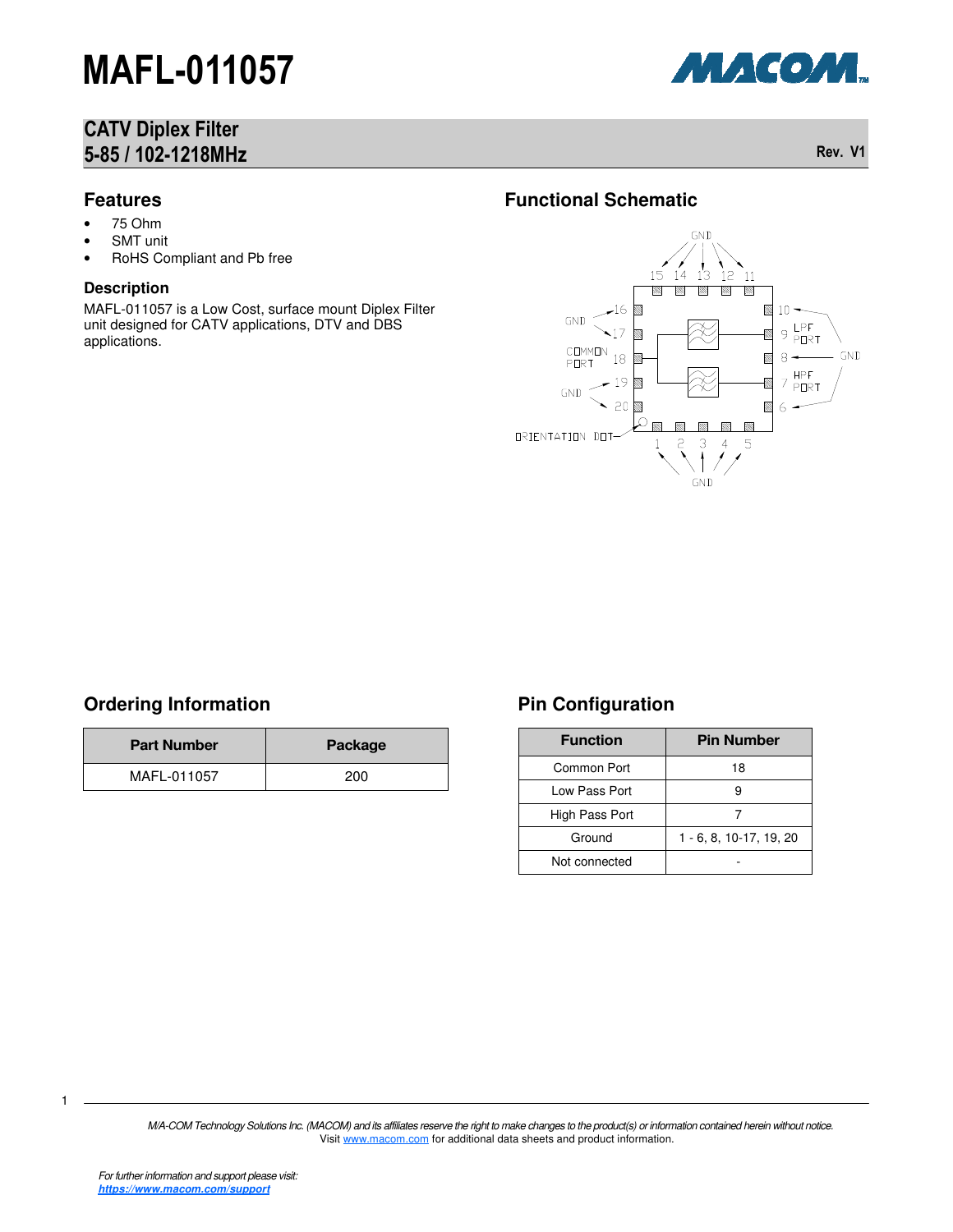

## CATV Diplex Filter 5-85 / 102-1218MHz Rev. V1

### **Electrical Specifications: TA = 25°C, Z0 = 75**Ω

| <b>Parameter</b>                             | <b>Units</b> | <b>Min</b> | <b>Typ</b> | <b>Max</b>               |
|----------------------------------------------|--------------|------------|------------|--------------------------|
| <b>Insertion Loss</b><br>5 - 85 MHz          | dB           | ٠          | 0.5        | 1.5                      |
| 102 - 1218 MHz                               | dB           |            | 0.5        | 1.5                      |
| <b>Insertion Loss Flatness</b><br>5 - 85 MHz | dB           |            |            | 0.8                      |
| <b>Filter Rejection</b><br>5 - 85 MHz        | dB           | 43         | 50         | -                        |
| 102 - 1218 MHz                               | dB           | 43         | 50         | $\overline{\phantom{a}}$ |
| Filter Return Loss (all ports)<br>5 - 85 MHz | dB           | 17         | 19         |                          |
| 102 - 1218 MHz                               | dB           | 16         | 18         | $\blacksquare$           |
| <b>Group Delay</b><br>81.5 - 85 MHz          | nSec         |            |            | 20                       |
| 102 - 105.5 MHz                              | nSec         |            |            | 20                       |

#### **Recommended Maximum Ratings**

| <b>Parameter</b>             | Value                              |  |
|------------------------------|------------------------------------|--|
| Storage Temperature          | $-40^{\circ}$ C to $+85^{\circ}$ C |  |
| <b>Operating Temperature</b> | $-40^{\circ}$ C to $+85^{\circ}$ C |  |
| DC Current                   | 30mA                               |  |
| <b>RF Power</b>              | 250mW                              |  |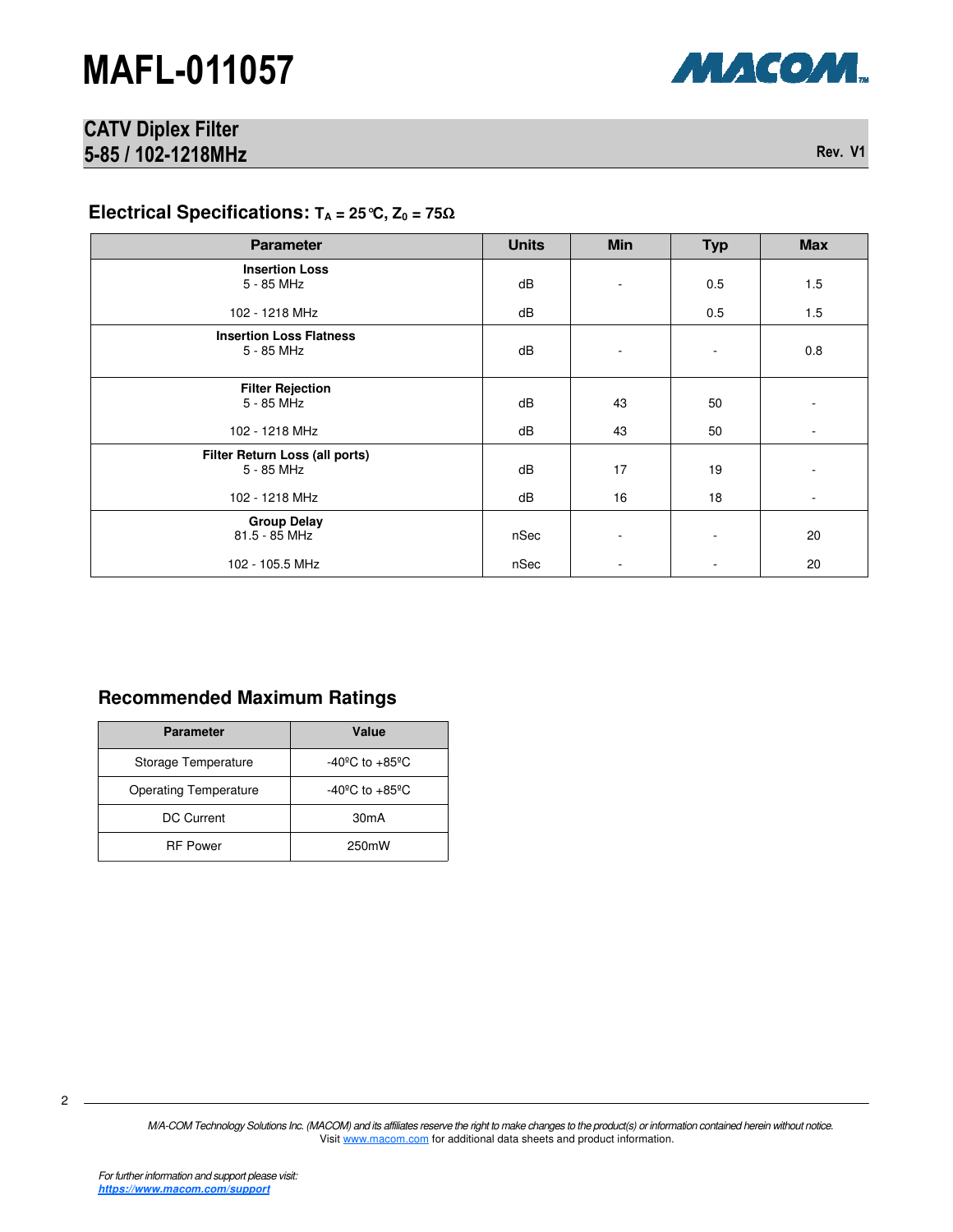## CATV Diplex Filter 5-85 / 102-1218MHz Rev. V1

#### **Outline Drawing**



Dimensions in mm. Tolerance:  $x \pm 0.1$ ,  $xx \pm 0.05$ 

#### **Recommended PCB Configuration**



Dimensions in mm. Tolerance:  $x \pm 0.1$ ,  $xx \pm 0.05$ 

M/A-COM Technology Solutions Inc. (MACOM) and its affiliates reserve the right to make changes to the product(s) or information contained herein without notice. Visit www.macom.com for additional data sheets and product information.



3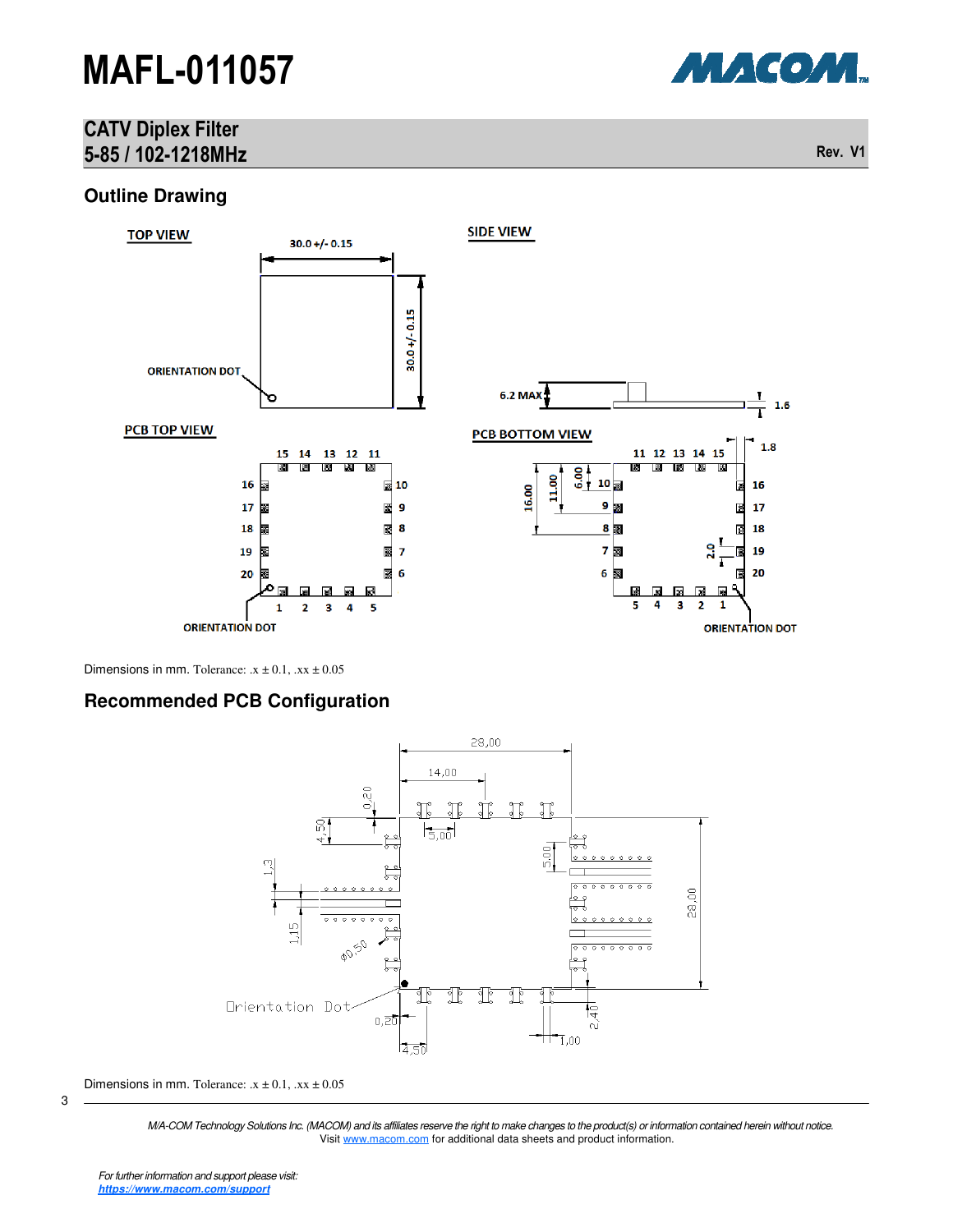

## CATV Diplex Filter 5-85 / 102-1218MHz Rev. V1

**Typical Performance:**  $T_A = 25 \degree C$ ,  $Z_0 = 75 \Omega$ 

#### **Input Port Return Loss**



## **High Pass Filter Insertion Loss**



### **Low Pass port Return Loss**





#### **Low Pass Filter Insertion Loss**

## **Filter Isolation**



## **High Pass port Return Loss**



4

M/A-COM Technology Solutions Inc. (MACOM) and its affiliates reserve the right to make changes to the product(s) or information contained herein without notice. Visit www.macom.com for additional data sheets and product information.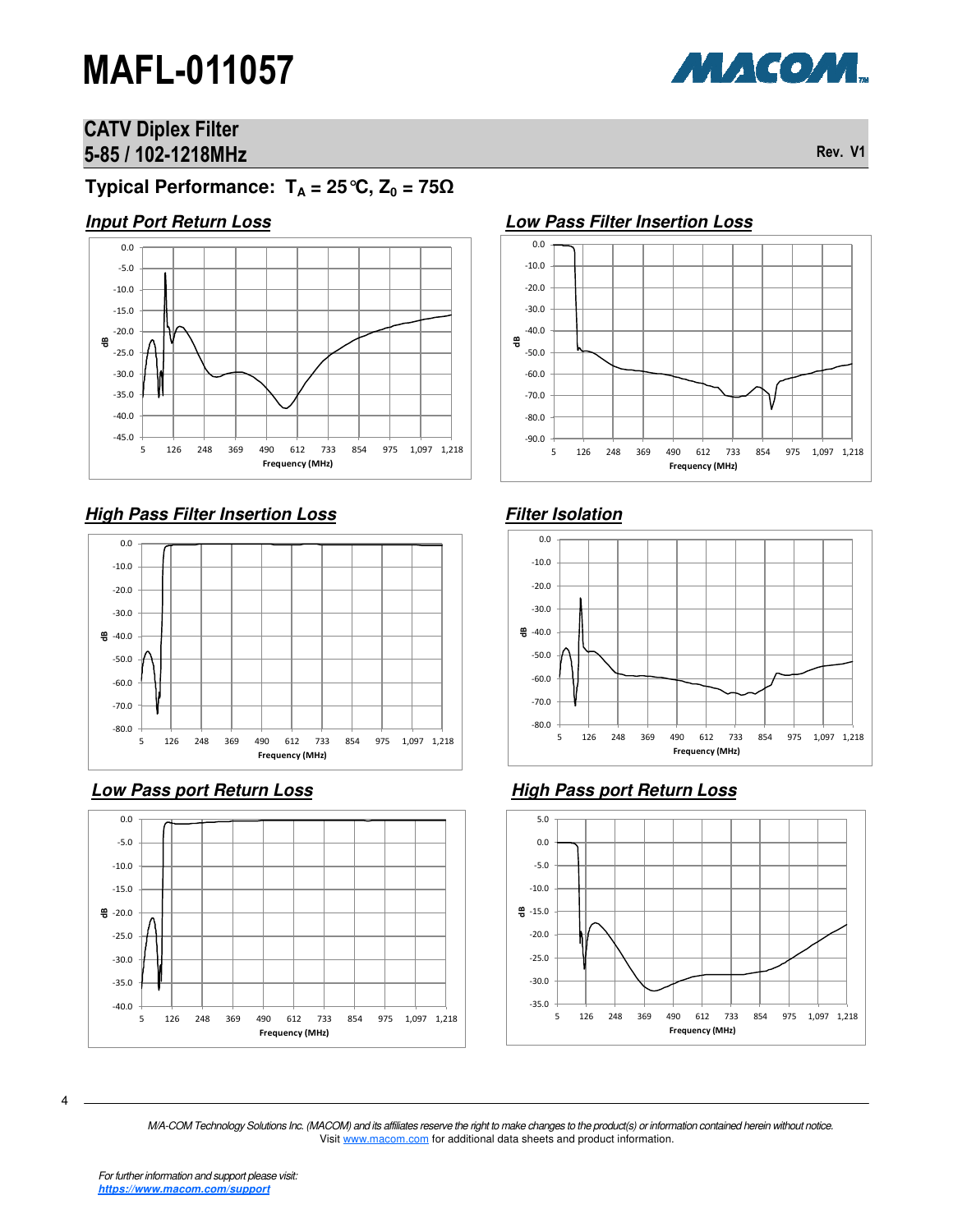## CATV Diplex Filter 5-85 / 102-1218MHz Rev. V1

#### **Tape & Reel Information**

| <b>Parameter</b>                                   | <b>Units</b> | Value |  |  |
|----------------------------------------------------|--------------|-------|--|--|
| Qty per reel                                       |              | 200   |  |  |
| <b>Reel Size</b>                                   | mm           | 330   |  |  |
| <b>Tape Width</b>                                  | mm           | 56.00 |  |  |
| Pitch                                              | mm           | 40.00 |  |  |
| Ao                                                 | mm           | 30.3  |  |  |
| Bo                                                 | mm           | 30.3  |  |  |
| Κo                                                 | mm           | 6.4   |  |  |
| Orientation                                        |              | F30   |  |  |
| Reference Application Note ANI-019 for orientation |              |       |  |  |

 $4.00 \pm 0.1$ (Po)  $\varnothing1.5\ ^{+0.1}_{-0}\verb!$  $0.5 \pm 0.05$ (T) 2.00±0.1(P2)  $\overline{\phantom{0}} \begin{array}{l} \color{red}{\uparrow} \color{red}{\uparrow} \color{black} \color{blue}{\uparrow} \color{blue}{\uparrow} \color{blue}{\uparrow} \color{blue}{\uparrow} \color{blue}{\uparrow} \color{blue}{\uparrow} \color{blue}{\uparrow} \color{blue}{\uparrow} \color{blue}{\uparrow} \color{blue}{\uparrow} \color{blue}{\uparrow} \color{blue}{\uparrow} \color{blue}{\uparrow} \color{blue}{\uparrow} \color{blue}{\uparrow} \color{blue}{\uparrow} \color{blue}{\uparrow} \color{blue}{\uparrow} \color{blue}{\uparrow} \color{blue}{\uparrow} \$  $\overline{\oplus \oplus \oplus}$ л  $\overline{\mathbb{A}}$  $\Rightarrow$  $\overline{\mathbb{A}}$  $\overline{\bigoplus}$  $\overline{\mathbf{A}}$  $\overline{\phantom{0}}$   $\overline{\phantom{0}}$   $\overline{\phantom{0}}$   $\overline{\phantom{0}}$ 1.75±0.1(E) 26.2±0.1(F) 30.30±0.1(Bo) 56.0±0.3(W) 52.4±0.1(F2) Ø2.0±0.1(D1)  $\dot{b}_1$  $\theta$   $\theta$   $\theta$  $\oplus$ C.  $6.40 \pm 0.1$  (Ko)  $\div$  B  $4.00$ 40.00±0.1<P1> Section B-B 30.30±0.1(Ao) 5. USER FEED  $0.2$ REF  $.75 \pm 0.05$ 1,55±0.05 Section A-A A DETAIL

5

M/A-COM Technology Solutions Inc. (MACOM) and its affiliates reserve the right to make changes to the product(s) or information contained herein without notice. Visit www.macom.com for additional data sheets and product information.

МАСОМ.